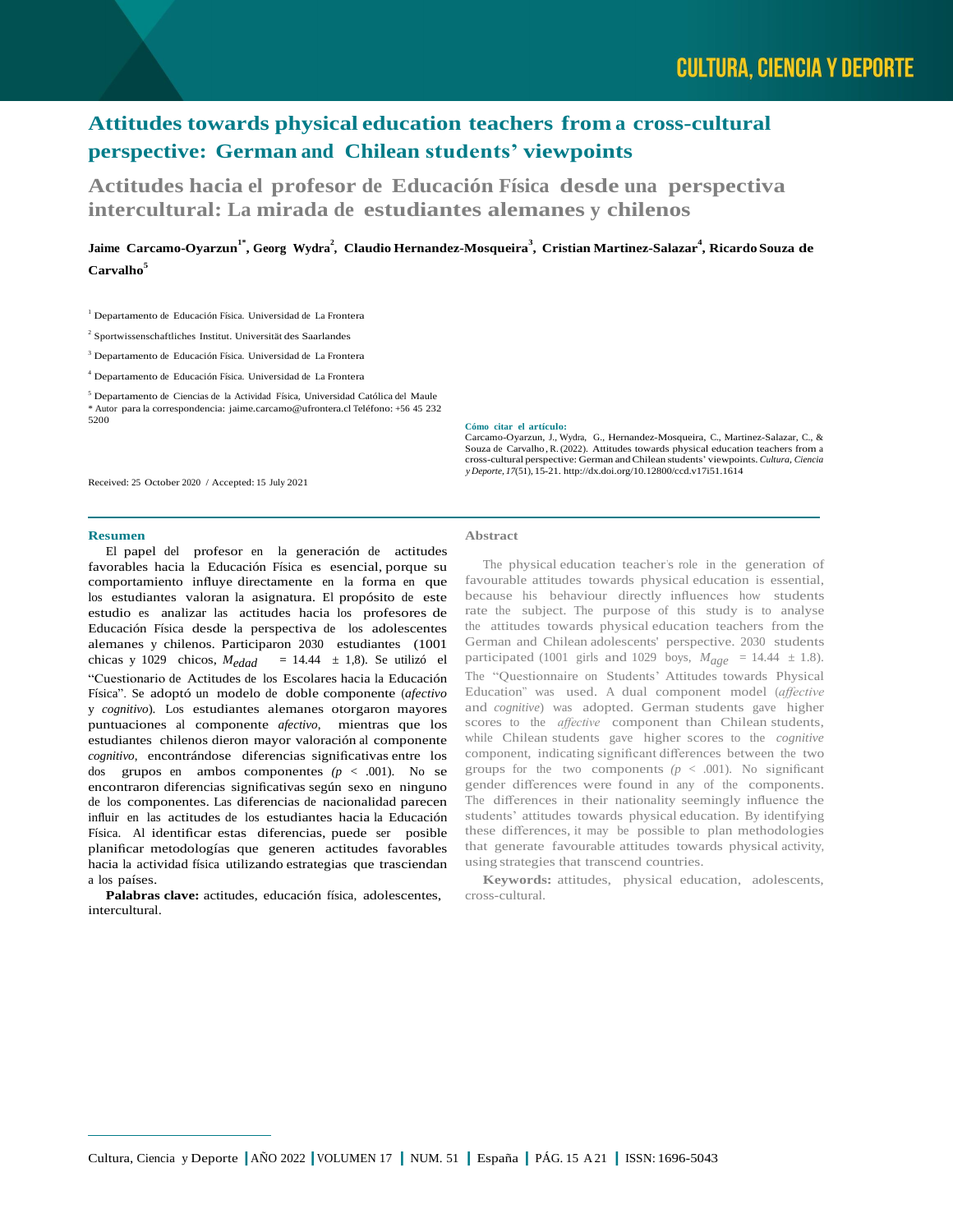#### **Introduction**

Physical education, like other sectors of the school curriculum, is concerned with students' learning and development. However, physical education has the privilege of being a subject in school that develops this learning from bodily experience. For this reason, it is important to note that depending on how students perceive these experiences, they generate certain beliefs or appraisals that influence their attitudes towards bodily experiences (Silverman & Subramaniam, 1999). Attitudes are defined as predispositions to respond favourably or unfavourably towards an object, person or situation (Ajzen, 2005) and are evaluative judgements, either positive or negative, about a person, object or issue (Hogg & Vaughan, 2010).

Attitudes towards physical education result from the encounter between students and the physical education classes in which they participate (Säfvenbom et al., 2014). When bodily experience in class is valued in a positive way, students' attitudes reflect a greater willingness to repeat the experience. If these experiences are negative, it is likely that students will seek to avoid these activities (Hopple & Graham, 1995). With increasing emphasis on the cultivation of physical activity habits within the objectives of physical education, attitudes are of crucial relevance since positive attitudes towards physical education classes are a necessary component in the generation of an active lifestyle (Chung & Phillips, 2002; Dismore & Bailey, 2011; Kjonniksen et al., 2010; Prochaska et al., 2003).

Several studies have concluded that, in general, the majority of students maintain positive attitudes towards physical education (Carcamo-Oyarzun et al., 2017; Dismore & Bailey, 2010; Gerlach et al., 2006; Hernández et al., 2010; Phillips & Silverman, 2015; Rikard & Banville, 2006; Silverman & Subramaniam, 1999; Stelzer et al., 2004; Subramaniam & Silverman, 2007). However, there are determinants that impact these attitudes to different degrees. Studies that have addressed this issue identify several determinants that influence students' attitudes, with the curriculum and the teacher as the most influential factors (Luke & Sinclair, 1991; Phillips & Silverman, 2015; Subramaniam & Silverman, 2000). The teacher plays a fundamental role in generating positive attitudes towards physical education because his behaviour either directly (Lavay et al., 2012) or indirectly (Jung & Choi, 2016) affects the physical education learning process and directly influences curricular development and other attitude determinants (Luke & Sinclair, 1991).

Teacher behaviour has been associated with both positive and negative attitudes, with accentuated differences depending on student gender (Luke & Sinclair, 1991; Nicaise et al., 2006; Nicaise et al., 2007; Olafson, 2002; Shropshire et al., 1997). Luke and Sinclair (1991) reported that students identified the teacher as a negative determinant of attitudes. This identification was greater among females than among males; however, the majority of girls who perceived the teacher negatively did not participate in physical education classes. Olafson (2002) conducted a series of interviews with teenage girls about physical education and concluded that participants in their study expressed a dislike for physical education and generated strategies to avoid participating in physical education classes, a phenomenon called 'resistance to physical education'. This resistance is due to the curriculum in physical education teaching, intolerance to certain peer

relations, and the dominant way in which cultural messages about femininity are presented (Olafson, 2002), factors in which the physical education teacher may have a direct influence. Flintoff and Scraton (2001) also posited that adolescent women highlight the negative aspects of their physical education teachers; they are sarcastic towards their skills, hold low expectations of them, and show no concern. However, this is not true for all teachers; some students mentioned positive features such as fair treatment independent of ability and approachable ways of teaching (Flintoff & Scraton, 2001). Shropshire et al. (1997) found that girls perceived physical education teachers in a more positive way than boys did; girls considered physical education teachers friendly and felt the teachers had a greater willingness to help them. Teachers' feedback to students is also perceived differently according to student gender; feedback influences perceptions of competence for girls more than for boys (Nicaise et al. 2006). Additionally, girls perceive an increased frequency of support and provision of technical information, whereas boys claim that teachers criticize them more and that they are more likely to ignore their mistakes (Nicaise et al. 2007). This female-positive perception of feedback was also noted by Chedzoy and Burden (2009), female pupils showed a strong need for special attention from the teacher, whereas boys expected the teacher to give them instructions on practical activities and training.

In addition to the gender, interculturality is outlined as a relevant aspect in how students from different countries perceive the subject and the teacher who teaches it, taking into account that the global situation of physical education classes presents similar developmental problems in various parts of the world (Hardman, 2008). The literature that adopts a cross-cultural approach to this subject includes a study by Stelzer et al. (2004), which analysed students' attitudes towards physical education in four countries (Czech Republic, Austria, England and United States). Despite the fact that most of these students showed positive attitudes towards physical education, students from the Czech Republic and Austria had significantly more positive attitudes than did students in England and the United States. Additionally, all of these countries, with the exception of the Czech Republic, presented significant differences according to gender, with boys demonstrating more positive attitudes than girls. Another study that considered attitudes towards physical education among schoolchildren from different countries was by Dismore et al. (2006), who compared the views of schoolchildren in Japan and England towards physical education. The authors confirmed that students have very good acceptance of the subject and that Japanese students have more positive attitudes towards physical education compared with their English counterparts. In another crosscultural study, Chung and Phillips (2002) surveyed secondary school pupils in the United States and Taiwan and focused on attitudes towards physical education and exercise in their free time. As in the studies mentioned above, these authors found differences according to gender and nationality: boys manifested more favourable attitudes towards physical education than girls did, and students in Taiwan presented more positive attitudes towards physical education than American students did. Although these investigations do not indicate the cause of these differences in cross-cultural attitudes towards physical education, the authors of these studies posit that this phenomenon may be explained by different organizational factors, such as curriculum content (Chung & Phillips, 2002), number of students per teacher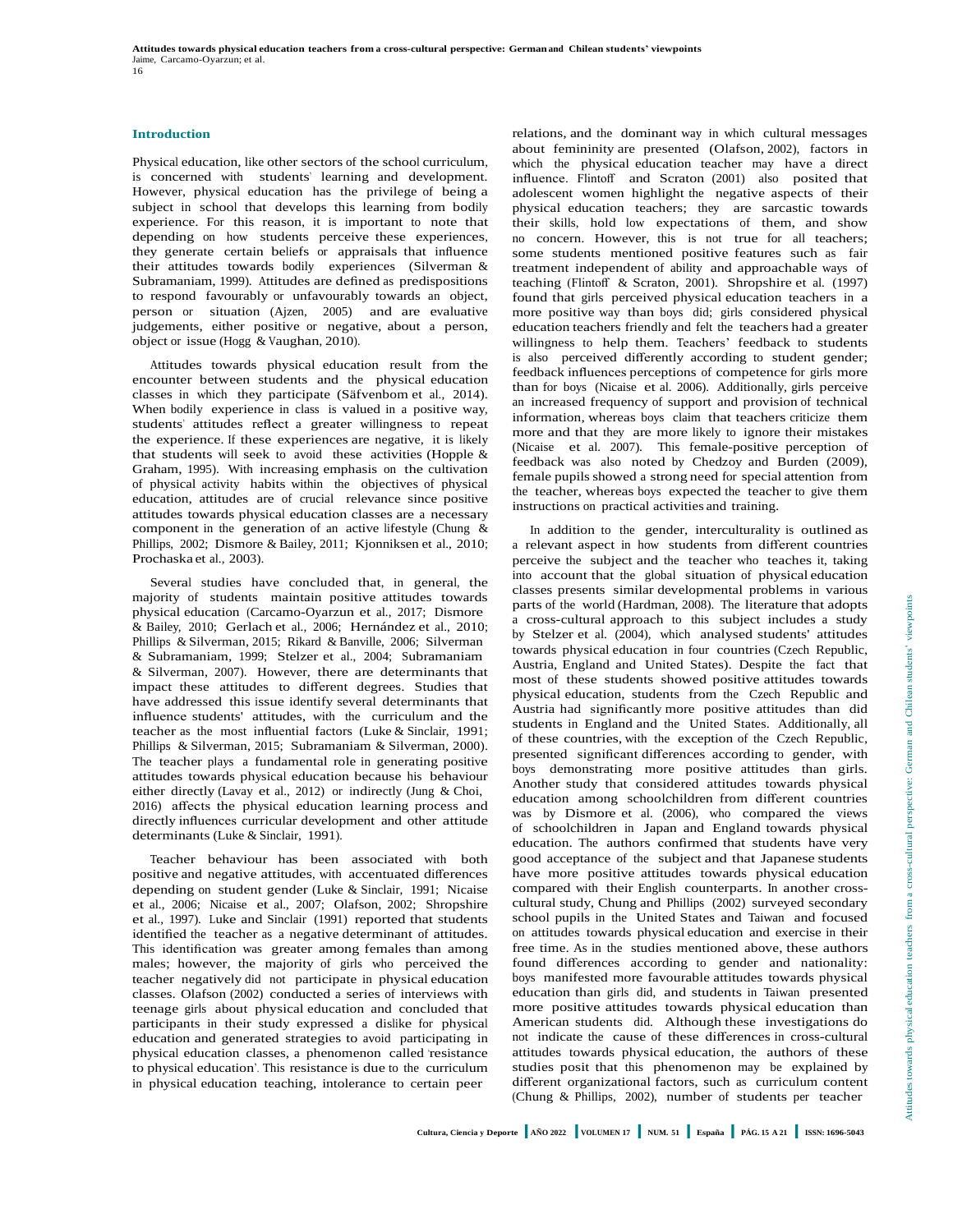(Stelzer et al., 2004), and perceptions of the usefulness of physical education (Dismore et al., 2006).

Physical education teachers play a fundamental role in creating positive attitudes towards physical education because their behaviour, actions and decisions directly influence how students rate the subject. Given the scarcity of cross-cultural studies on this topic, this study has two purposes: first, to analyse attitudes towards physical education teachers from the perspectives of Chilean and German students; second, to determine these students' similarities and differences by nationality and gender.

#### **Materials and Methods**

#### **Participants**

Because this study was cross-cultural and given the statements by Brandl-Bredenbeck (2005), we generated a strategy to compare Chilean and German students based on similar characteristics in both samples. To achieve this aim, we sought equivalence between the educational establishments to which these students belonged according to the following criteria: a) age within grade (grades 5 and 7 in primary, 9 and 11 in secondary at Chilean schools, equivalent to grades 5, 7, 9 and 11 in German secondary schools); b) coeducational schools (males and females in mixed schools); c) type of school (municipal schools, subsidized private schools and private schools in Chile and *Gesamtschule, Erweiterte Realschule and Gymnasium* in Germany); and d) population unit (urban and rural). These criteria allowed us to develop a probabilistic stratified sample of 2,030 schoolchildren (49.3 % female and 50.7 % male, age  $M = 14.44 \pm 1.8$ ), of whom 1,054 lived in the Saarland Region in Germany (49.0 % female and 51.0 % male, age  $M = 14.44 \pm 1.7$ ) and 976 lived in the Araucanía Region in Chile (49.7 % female and 50.3 % male, age  $M = 14.45 \pm 1.9$ . Authorization for this project was provided in Germany by the Saarland Ministry of Education, Women, Family and Culture and in Chile by the Araucanía Region's Regional Ministerial Education Secretariat. Once the authorizations were official and the educational establishments where the questionnaire would be administered were chosen, the participating students' parents were asked to sign an informed consent form, and the students signed an informed assent form.

## Instrument

The 'Questionnaire on Student Attitudes to Physical Education' was used to collect data. It was created and validated by the Sports Science Institute at Saarland University (Cárcamo, 2012; Wydra, 2001) using the back-translation method (Hambleton, 1996) for its translation to Spanish. This questionnaire was developed using theoretical constructs in the literature on attitudes towards physical education (Silverman & Subramaniam, 1999; Subramaniam & Silverman, 2000). These constructs were organized into four areas: sociodemographic data, attitudes towards physical education classes, attitudes towards the physical education teacher, and physical activity habits. Content validity was established through a literature review considering variables that have previously been validated as important with regard to students' attitudes towards physical education (Silverman, 2017; Silverman & Subramaniam, 1999; Subramaniam & Silverman, 2000) and by submitting the questionnaire to expert judgement by Chilean and German professionals in the fields of pedagogy and psychology. The questionnaire was pilot-tested with students from both countries (grade 9 in

Chile, grades 7 and 11 in Germany; 87 students in total) to establish the clarity of the questions and to detect difficulties in comprehension by the students.

This study adapted the section of the questionnaire on attitudes towards physical education teachers. The dual component view was adopted, which considers an *affective*  component that is related to emotions and a *cognitive*  component that is related to beliefs (Subramaniam & Silverman, 2007). This is the most widely used model for researching attitudes towards physical education (Donovan et al., 2015; Phillips & Silverman, 2015; Subramaniam & Silverman, 2007). The *affective* component was constructed with items that presented statements reflecting the schoolchildren's emotional factors towards the teacher (e.g., 'My physical education teacher is understanding'). The *cognitive* component explored the students' opinions of their teacher's performance in class (e.g., 'My physical education teacher gives very varied classes'). Each component consisted of 10 items (20 in total) for which the students indicated their degree of (dis)agreement, scaled from  $1 = \text{completely}$ disagree' to  $4 = \text{complete}$  agree' for positive statements and from  $1 =$  completely agree" to  $4 =$  completely disagree' for negative statements. The questionnaire presented an acceptable degree of reliability, with a Cronbach's alpha of 0.766 for the affective component and 0.780 for the cognitive component.

## Process

Interviewers in Chile and Germany were trained to follow an established protocol for presenting and explaining the questionnaire to students. The anonymity of the responses was emphasized, and the students were told that they should reply sincerely. The questionnaires were self-administered but were overseen by the interviewers. Each respondent received a questionnaire and answered individually. The interviewer was allowed to help the respondents with any issues related to understanding the interpretation of the items. The questionnaire was mostly administered during classes not related to physical education to avoid biasing the answers.

#### Statistical Analysis

Data analysis was conducted with the IBM SPSS Statistics v.25 program. A descriptive analysis was performed (frequencies, mean, standard deviations and confidence intervals) of the affective and cognitive components by country and gender variables. To determine whether there were differences between countries and gender, a multivariate analysis of variance was applied. To interpret significance, a  $p \le 0.05$  alpha level was established. To quantify the effect size, eta square ( $\eta$ <sup>2</sup>) has been used, considering small ( $\eta$ <sup>2</sup> = .01), medium ( $\eta$ <sup>2</sup>)  $= .06$ ), and large ( $\eta^2 = .14$ ) effects (Cohen, 1988).

#### **Results**

Generally, and considering the total sample, students have favourable attitudes towards their physical education teachers, with a mean of 2.94 in the affective component and 2.98 in the cognitive component (4 maximum). Table 1 (affective component) and Table 2 (cognitive component) present the descriptive statistics of students' attitudes towards their physical education teachers according to gender and country.

Cultura, Ciencia y Deporte AÑO 2022 VOLUMEN 17 NUM. 51 España PÁG. 15 A 21 ISSN: 1696-5043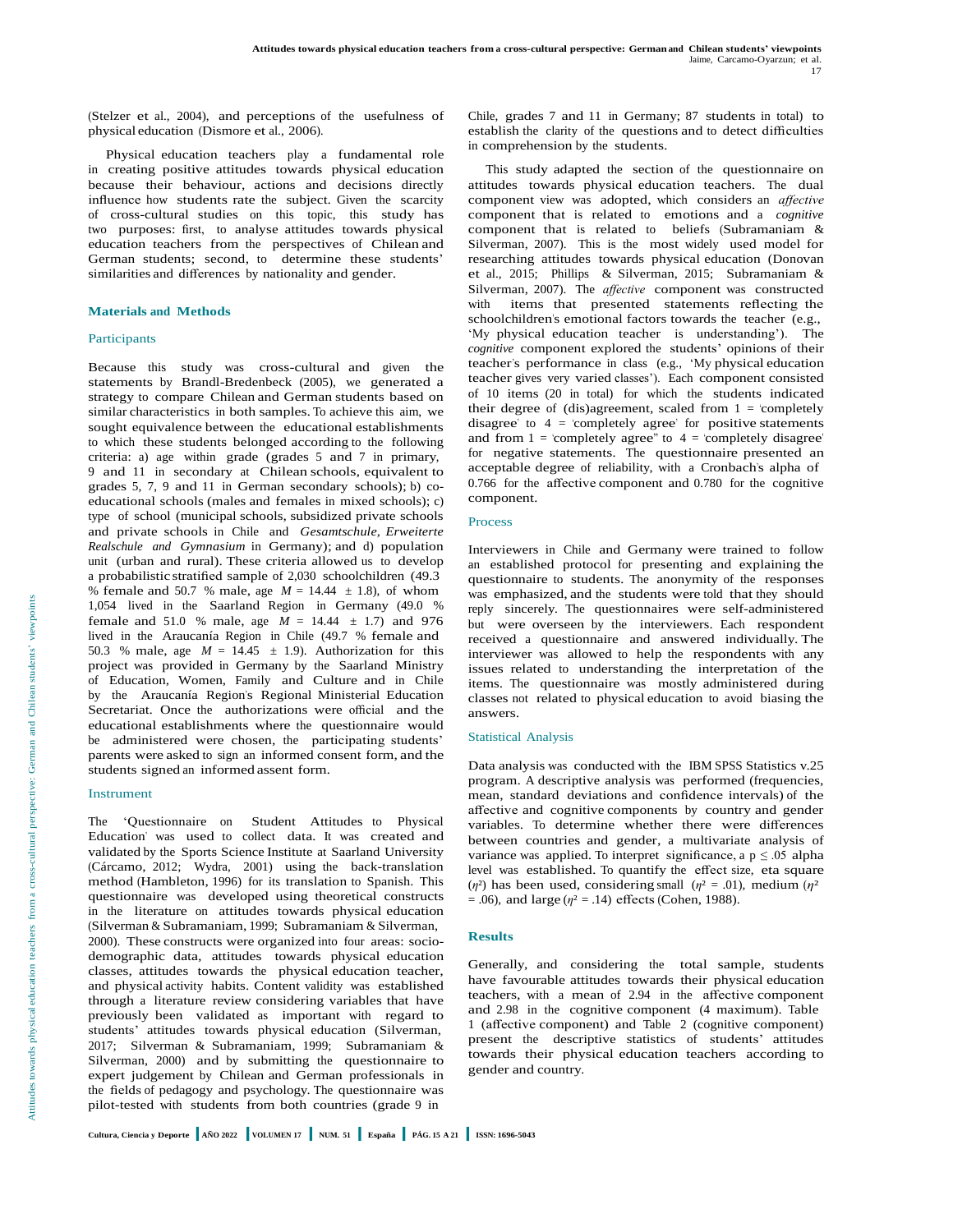#### Results According to the Affective Component

In the affective component (Table 1), German students presented a higher value than Chilean students did, with significant differences between both groups  $(F(1, 1828))$  = 15.060,  $p < .001$ ,  $\eta^2 = .09$ ). According to gender, for the affective component, females presented a slightly higher mean than

males did; however, no significant differences were found between genders  $(F(1, 1828) = 1.23, p = .266)$ . When analysing the gender results according to country, the general trend was maintained: in the affective component, females presented higher values than males did both in Germany and in Chile. However, the differences were not significant (Germany:  $p=$  .822, Chile:  $p = .891$ ), and there was no interaction between gender and country  $(F(1, 1828) = .07, p = .953)$ .

**Table 1. Descriptive statistics of the** *affective* **component of the attitudes of schoolchildren towards physical education teachers according to gender and country.**

|              | Germany |                |                    | Chile |                |                 | Total |                |                 |
|--------------|---------|----------------|--------------------|-------|----------------|-----------------|-------|----------------|-----------------|
|              | N       | M(SD)          | CI 95%             | N     | M(SD)          | CI 95%          | N     | M(SD)          | CI 95%          |
| Females      | 490     | 3.00<br>(0.53) | $[2.94 -$<br>3.04  | 423   | 2.90<br>(0.48) | $[2.85 - 2.95]$ | 913   | 2.95<br>(0.51) | $[2.92 - 2.99]$ |
| <b>Males</b> | 505     | 2.97<br>(0.56) | $[2.93 -$<br>3.03  | 414   | 2.88<br>(0.43) | $[2.84 - 2.93]$ | 919   | 2.93<br>(0.51) | $[2.91 - 2.98]$ |
| Total        | 995     | 2.98<br>(0.54) | $[2.95 -$<br>3.021 | 837   | 2.89<br>(0.46) | $[2.86 - 2.92]$ | 1832  | 2.94<br>(0.51) | $[2.92 - 2.97]$ |

#### Results According to the Cognitive Component

In the cognitive component (Table 2), Chilean students presented higher values in relation to German students, with significant differences between both groups (*F*(1, 1844)  $= 6.507, p < .001, \eta^2 = .06$ . Regarding gender, males presented a higher mean than females did, although these

differences were not statistically significant (*F*(1, 1844) = .577,  $p = .456$ ). Regarding the gender results according to country, males presented higher values than females did for both German and Chilean schoolchildren, although there were no significant differences between gender according to country (Germany:  $p = .907$ , Chile:  $p = .979$ ) or interactions between country and gender  $(F(1, 1844) = .03, p = .858)$ .

**Table 2. Descriptive statistics of the** *cognitive* **component of the attitudes of schoolchildren towards physical education teachers according to gender and country.**

|              | Germany |                |                    | Chile |                |                 | Total |                |                 |  |
|--------------|---------|----------------|--------------------|-------|----------------|-----------------|-------|----------------|-----------------|--|
|              | N       | M(SD)          | CI 95%             | N     | M(SD)          | CI 95%          | N     | M(SD)          | CI 95%          |  |
| Females      | 485     | 2.94<br>(0.53) | $[2.89 -$<br>2.981 | 442   | 3.00<br>(0.48) | $[2.96 - 3.05]$ | 927   | 2.97<br>(0.51) | $[2.93 - 3.00]$ |  |
| <b>Males</b> | 492     | 2.96<br>(0.52) | $[2.91 -$<br>3.00] | 429   | 3.01<br>(0.46) | $[2.97 - 3.06]$ | 921   | 3.00<br>(0.50) | $[2.95 - 3.02]$ |  |
| Total        | 977     | 2.95<br>(0.52) | $[2.90 -$<br>2.981 | 871   | 3.01<br>(0.47) | $[2.97 - 3.04]$ | 1848  | 2.98<br>(0.51) | $[2.95 - 3.00]$ |  |

#### **Discussion**

In general, the students from both countries have favourable attitudes towards their physical education teachers. This finding is consistent with other studies addressing this issue (Gerlach et al. 2006; Hernández et al. 2010; Shropshire et al., 1997). The results show that both Chilean and German students show positive attitudes towards their teachers, although there are significant differences between the countries. Studies on this issue from a cross-cultural perspective suggest that these differences may be explained by organizational factors specific to different countries(Chung & Phillips 2002; Dismore et al., 2006; Stelzer et al. 2004). Therefore, it is necessary to reflect on elements that may suggest the causes of such differences.

One of the factors with the greatest influence on attitudes towards physical education is the curriculum (Luke & Sinclair 1991; Phillips & Silverman 2015; Subramaniam & Silverman 2000). The differences between Chile and Germany are understandable considering that both nations have very disparate approaches to curricula. The physical education curriculum in Chile, which is called 'Physical Education and Health' (Ministerio de Educación de Chile 2013), emphasizes health (Moreno et al., 2013) with a curricular structure based on lessonsfor the construction of healthy physical habits that

are oriented on three axes: motor skills, active and healthy life, and security, fair play and leadership (Ministerio de Educación de Chile, 2013). In contrast, Germany is a federally organized country, and each Bundesland (State) has its own curriculum for physical education, called '*Sportunterricht*'. However, most states have adopted a curriculum based on the concept of 'ability to act', developed by Dietrich Kurz in 1977, wherein multiple perspectives on physical education are proposed (Kurz, 2000). The subject must address six dimensions: body experience, social learning, health education, adventure education, the sporting spirit, and the willingness to do better (Krüger, 2012). Classes must incorporate these six pedagogical dimensions, all of which are equally important, so that students can experience them all and give meaning to movement based on their experience and interests (Wydra, 2007). Contrasting the curricula of both countries, we begin to understand the differences between Chilean and German students regarding their attitudes towards physical education teachers. When the curriculum focuses on the generation of healthy habits, the teacher's main objective is to promote physical activity (Larsson & Nyberg, 2017). In this case, the teacher may focus on teaching in a deterministic manner by emphasizing functionality and the performance of tasks related to health so that students relate these actions to concepts more than to emotions. Thus, it is possible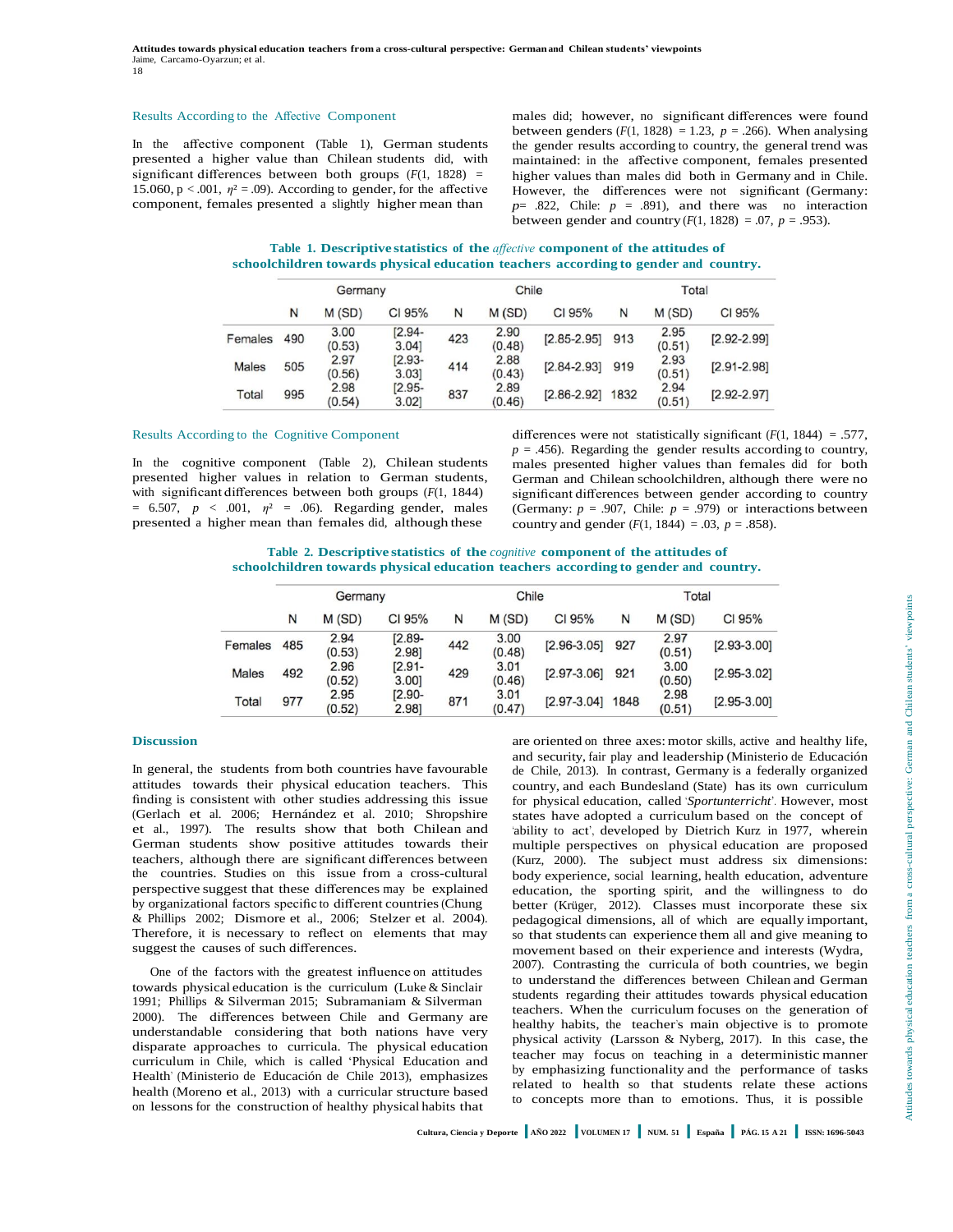that Chilean schoolchildren give greater value to cognitive components than to affective ones. In contrast, in Germany, where the curriculum requires that the teacher must equally address various dimensions (Krüger, 2012), the fact that students can give meaning to their classes individually (Wydra, 2007) and can focus not only on the health concept but also on dimensions related to emotions may lead German students to give higher value to the affective component than Chilean students do.

According to Stelzer et al. (2004), in addition to curriculum, another factor that may influence these differences is the number of students per course. In the current study, the average number of students per class was much lower in the German sample (25 students per class) than in the Chilean sample (31 students). A high number of students per class is considered a negative factor for the development of physical education (Deutscher Sportbund, 2006); therefore, this situation may influence students' perception of classes. Classes with fewer students would allow teachers to conduct more personalized classes that better serve the needs of students, which is highly valued by students (Ryan et al., 2003) especially females (Chedzoy & Burden, 2009). In this context, German students would receive more attention from their teacher, which may lead them to value the affective component more in relation to Chilean students.

With regard to gender, when analysing students' attitudes towards physical education teachers, the results indicated that there were no significant differences between females and males. This finding concurs with other current studies (Hernández et al. 2010; Nicaise et al. 2006; Nicaise et al. 2007) that have found no gender differences in students' opinions towards their teachers. Considering that previous studies show significant differences between females and males (Koca et al., 2005; Shropshire et al., 1997) due to the influence of new education policies oriented towards gender equality in physical education classes, a change in trend is taking place (Hernández et al., 2010). It is also noteworthy that females present higher values in the affective component than males do. This finding agrees with studies indicating that females demonstrate a strong need for personal bonding with a teacher and that they expect more attention and help from teachers (Chedzoy & Burden, 2009). In addition, females perceive that their performance in classes is not criticized as much as the performance of males and that they receive more encouragement from their teachers (Nicaise et al., 2006; Nicaise et al., 2007). Knowing this, it is important that the teachers think through their pedagogical decisions, in order to get the female students to participate, which depends in large part on the teacher-student interaction (Martos-García et al., 2020).

#### **Conclusion**

The findings of this study conclude that schoolchildren have very positive attitudes towards the physical education teacher. Furthermore, the results indicate that nationality should be a factor to be considered in the study of attitudes towards the physical education teacher, since statistically significant differences were found between the two countries. It seems necessary to go even deeper into the subject, generating studies that determine exactly how cross-cultural differences can influence students' attitudes towards physical education. The identification of these aspects would allow the generation of educational strategies that transcend countries. Given that this study was based on the attitudes of adolescents towards their physical education teachers, it

is necessary to conduct further studies on how children in primary schools perceive their physical education teachers. Adolescence may be too late to generate favourable attitudes towards physical activities because students' motivation and perception of competence are in the process of being consolidated. For this reason, early experiences in physical education are relevant for the generation of an active lifestyle and lifelong participation in sport activities (Kirk, 2005). Therefore, it is pertinent to extend the research to this age range.

The teachers' awareness of their students' perceptions can be useful in developing strategies that do not only focus on physical activity, but also seek to improve affective and cognitive aspects. Converting the learning experience into a more person-centered process while interacting at a personal level and addressing the students' concerns could enhance the development of positive attitudes towards physical education. Finally, it is necessary to emphasize the results of this investigation to teachers so that they can take advantage of students' openness and disposition when they students have favourable attitudes towards them. Positive attitudes present a good basis to achieve adequate learning and to generate adherence to physical activity, giving teachers a valuable tool for conducting their classes as they seek to strengthen their teaching methodologies to encourage activities that generate favourable attitudes towards physical education.

#### **References**

- Ajzen, I. (2005). *Attitudes, personality, and behavior.* Maidenhead, Berkshire, England: Open University Press.
- Brandl-Bredenbeck, H. P. (2005). Comparative Physical Education - What, why and how?. In U. Pühse and M. Gerber (eds.) *International comparison of physical education: Concepts, problems, prospects* (pp. 19–31). Aachen: Meyer & Meyer Sport.
- Cárcamo, J. (2012). *Der Sportunterricht aus Sichtweise der deutschen und chilenischen Schüler und Schülerinnen: Eine empirische Untersuchung unter besonderer Berücksichtigung des Bundeslandes Saarland und der Región de la Araucanía*. Doctoral Thesis, Saarland University.
- Carcamo-Oyarzun, J., Wydra, G., Hernandez-Mosqueira, C., & Martinez-Salazar, C. (2017). Actitudes hacia la Educación Física: Grados de importancia y conformidad según escolares de Chile y Alemania. Una mirada intercultural. *Retos: nuevas tendencias en educación física, deporte y recreación* (32), 158–162. [https://doi.org/10.47197/retos.v0](https://doi.org/10.47197/retos.v0i32.52824) [i32.52824](https://doi.org/10.47197/retos.v0i32.52824)
- Chedzoy, S., & Burden, R. (2009). Primary school children's reflections on Physical Education lessons: An attributional analysis and possible implications for teacher action. *Thinking Skills and Creativity, 4*(3), 185–193. [https://doi.org/](https://doi.org/10.1016/j.tsc.2009.09.008) [10.1016/j.tsc.2009.09.008.](https://doi.org/10.1016/j.tsc.2009.09.008)
- Chung, M. H., & Phillips, D. A. (2002). The relationship between attitude toward Physical Education and leisuretime exercise in High Schoolstudents. *The Physical Educator, 59*(3), 126–138.
- Cohen, J. (1988). *Statistical power analysis for the Behavioral Sciences*. New York, NY: Routledge Academic.
- Deutscher Sportbund. (2006). *DSB-Sprint-Studie: Eine Untersuchung zur Situation des Schulsports in Deutschland.*  Aachen: Meyer & Meyer.

OT AdOIESCENTS TOWARDS THEIR PHYSICAL EQUICATION TEACHERS, IT ARCHERI: 1<br>Cultura, Ciencia y Deporte || AÑO 2022 || VOLUMEN 17 || NUM. 51 || España || PÁG. 15 A 21 || ISSN: 1696-5043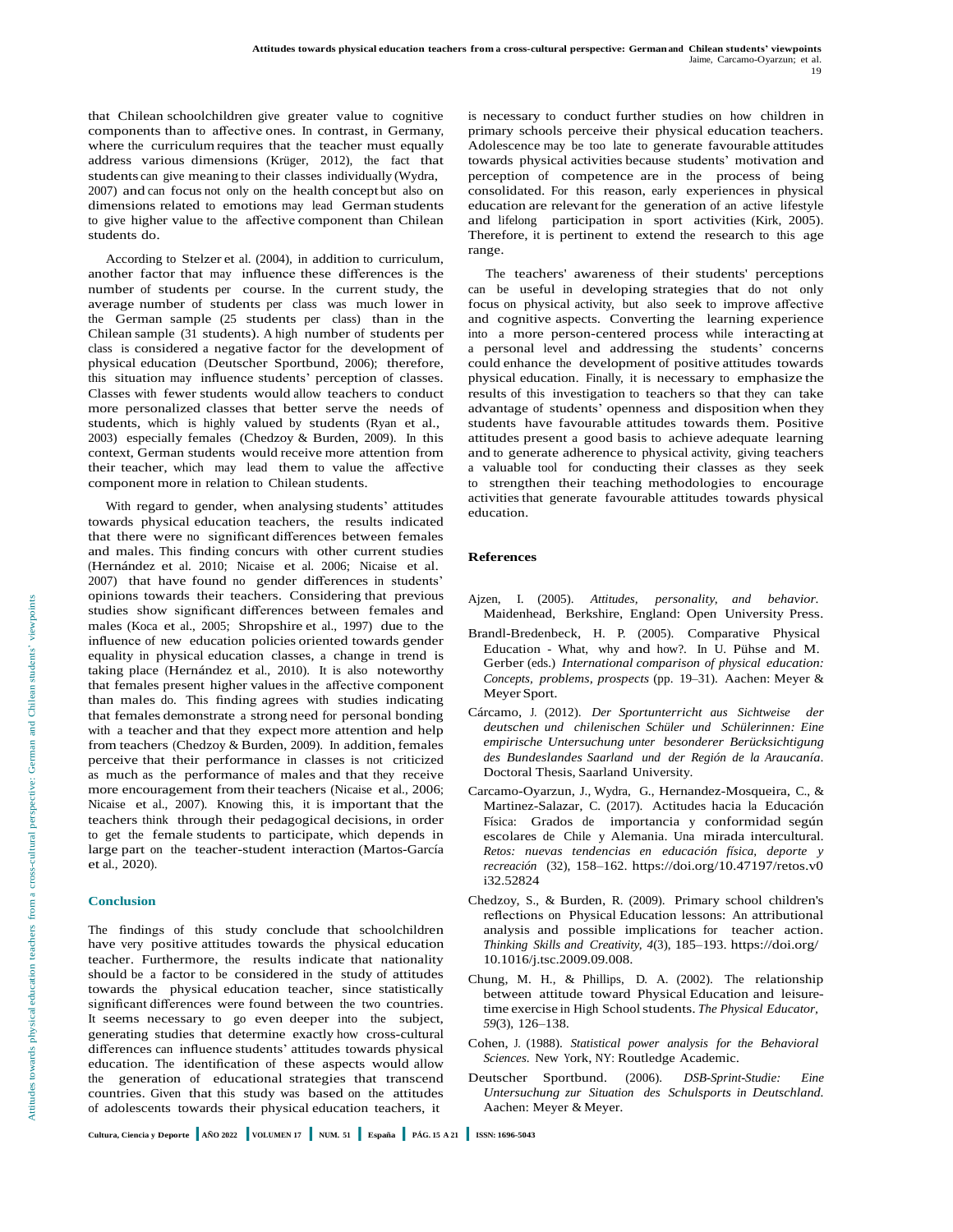- Dismore, H., & Bailey, R. (2010). 'It's been a bit of a rocky start': Attitudes toward physical education following transition. *Physical Education &Sport Pedagogy, 15*(2), 175–191. [https:/](https://doi.org/10.1080/17408980902813935) [/doi.org/10.1080/17408980902813935](https://doi.org/10.1080/17408980902813935)
- Dismore, H., Bailey, R., & Izaki, T. (2006). Japanese and English school students' views of Physical Education: A comparative study. *International Journal of Sport and Health Science,* 4, 74–85.<https://doi.org/10.5432/ijshs.4.74>
- Dismore, H., & Bailey, R. (2011). Fun and enjoyment in physical education: Young people's attitudes. *Research Papers in Education, 26*(4), 499–516. [https://doi.org/10.1080/0267152](https://doi.org/10.1080/02671522.2010.484866) [2.2010.484866](https://doi.org/10.1080/02671522.2010.484866)
- Flintoff, A, & Scraton, S. (2001). Stepping into active leisure? Young women's perceptions of active lifestyles and their experiences of school Physical Education. *Sport, Education and Society, 6*(1), 5–21. [https://doi.org/10.1080/713696043.](https://doi.org/10.1080/713696043)
- Gerlach, E., Kussin, U., Brandl-Bredenbeck, H.P., & Brettschneider, W-D. (2006). Der Sportunterricht aus Schülerperspektive. In Deutscher Sportbund (ed.), *DSB-Sprint-Studie: Eine Untersuchung zur Situation des Schulsports in Deutschland* (pp. 115–152). Aachen: Meyer & Meyer.
- Hambleton, R. (1996). Adaptación de tests para su uso en diferentes idiomas y culturas: fuentes de error, posibles soluciones y directrices prácticas. In J. Muñiz (ed.) *Psicometría* (pp. 207-238). Madrid: Universitas.
- Hardman, K. (2008). Physical Education in schools: A global perspective. *Kinesiology, 40*(1), 5–28.
- Hernández, J. L., López, C., Martínez, M. E., López, A., & Álvarez, M. J. (2010). Percepción del alumnado sobre los comportamientos instructivos del profesorado y satisfacción con la Educación Física: ¿Una cuestión de género? *Movimento, 16*(4), 209–225.
- Hogg, M. A., & Vaughan., G. M. (2010). *Psicología social* (5ª ed.). Madrid: Médica Panamericana.
- Hopple, C., & Graham, G. (1995). What children think,feel, and know about physical fitness testing. *Journal of Teaching in Physical Education, 14*(4), 408–417. [https://doi.org/10.1123/](https://doi.org/10.1123/jtpe.14.4.408)  itpe.14.4.408
- Jung, H., & Choi. E. (2016). The importance of indirect teaching behaviour and its educational effects in physical education. *Physical Education and Sport Pedagogy, 21*(2), 121–136. [http](https://doi.org/10.1080/17408989.2014.923990)  [s://doi.org/10.1080/17408989.2014.923990.](https://doi.org/10.1080/17408989.2014.923990)
- Kirk, D. (2005). Physical Education, youth sport and lifelong participation: The importance of early learning experiences. *European Physical Education Review, 11*(3), 239– 255. [https://doi.org/10.1177/1356336X05056649.](https://doi.org/10.1177/1356336X05056649)
- Kjonniksen, L., Fjortoft, I., & Wold, B. (2010). Attitude to physical education and participation in organized youth sports during adolescence related to physical activity in young adulthood: A 10-year longitudinal study. *European Physical Education Review, 15*(2), 139–154. [https://doi.org/1](https://doi.org/10.1177/1356336X09345231) [0.1177/1356336X09345231.](https://doi.org/10.1177/1356336X09345231)
- Koca, C., Aşçi, F. H., & Demirhan G. (2005). Attitudes toward physical education and class preferences of turkish adolescents in terms of school gender composition. *Adolescence, 40*, 365–375.
- Krüger, A. (2012). Multiperspectivity as a basis of current German physical education. *Movement & Sport Sciences, 78*, 11–23. [https://doi.org/10.1051/sm/2012020.](https://doi.org/10.1051/sm/2012020)
- Kurz, D. (2000). Pädagogische Perspektiven für den Schulsport. *Körpererziehung, 50*(2), 72–78.
- Larsson, H., & Nyberg, G. (2017). 'It doesn't matter how they move really, as long as they move.' Physical education

teachers on developing their students' movement capabilities. *Physical Education and Sport Pedagogy, 22*(2), 137–149. [https://doi.org/10.1080/17408989.2016.115757](https://doi.org/10.1080/17408989.2016.1157573) [3.](https://doi.org/10.1080/17408989.2016.1157573)

- Lavay, B., Henderson, H., French, R. & Guthrie, S. (2012). Behavior management instructional practices and content of college/university Physical Education teacher education (PETE) programs. *Physical Education and Sport Pedagogy, 17*(2), 195–210. [https://doi.org/10.1080/17408989.2010.54](https://doi.org/10.1080/17408989.2010.548063) [8063.](https://doi.org/10.1080/17408989.2010.548063)
- Luke, M. D., & Sinclair. G. D. (1991). Gender differences in adolescents' attitudes toward school Physical Education. *Journal of Teaching in Physical Education, 11*(1), 31–46. [https](https://doi.org/10.1123/jtpe.11.1.31) [://doi.org/10.1123/jtpe.11.1.31.](https://doi.org/10.1123/jtpe.11.1.31)
- Martos-García, D., Fernández-Lasa, U., & Usabiaga, O. (2020). Coeducación y deportes colectivos. La participación de las alumnas en entredicho. *Cultura, Ciencia y Deporte, 15(45)*, 411-419
- Ministerio de Educación de Chile. (2013). *Bases Curriculares de Educación Física y Salud (Básica y Media).* Santiago de Chile: Gobierno de Chile.
- Moreno, A., Rivera, E., & Trigueros, C. (2013). Sistema de medicion de la calidad de la Educación Física chilena: Análisis crítico. *Movimento, 20*(1),145–167.
- Nicaise, V., Cogerino, G., Fairclough, S., Bois, J., & Davis, K. (2006). Teacher feedback and interactions in Physical Education: Effects of student gender and physical activities. *European Physical Education Review, 13* (3), 319–337. [https:/](https://doi.org/10.1177/1356336X07081799) [/doi.org/10.1177/1356336X07081799.](https://doi.org/10.1177/1356336X07081799)
- Nicaise, V., Bois, J., Fairclough, S., Amorose, A., & Cogerino, G. (2007). Girls' and boys' perceptions of physical education teachers' feedback: effects on performance and psychological responses. *Journal of Sports Sciences, 25*(8), 915–926. [https://doi.org/10.1080/02640410600898095.](https://doi.org/10.1080/02640410600898095)
- Olafson, L. (2002). "I hate Phys. Ed.": Adolescent girls talk about Physical Education. *The Physical Educator, 59*(2), 67– 74.
- Phillips, S. R., & Silverman, S. (2015). Upper elementary school student attitudes toward Physical Education. *Journal of Teaching in Physical Education, 34*(3), 461–473. [https://doi.o](https://doi.org/10.1123/jtpe.2014-0022)  [rg/10.1123/jtpe.2014-0022.](https://doi.org/10.1123/jtpe.2014-0022)
- Prochaska, J., Sallis, J. F., Slymen, D., & McKenzie, T. (2003). A longitudinal study of children's enjoyment of Physical Education. *Pediatric Exercise Science, 15*(2), 170–178. [https:/](https://doi.org/10.1123/pes.15.2.170) [/doi.org/10.1123/pes.15.2.170.](https://doi.org/10.1123/pes.15.2.170)
- Rikard, L., & Banville, D. (2006). High school student attitudes about physical education. *Sport, Education and Society, 11*(4), 385–400. [https://doi.org/10.1080/135733206009248](https://doi.org/10.1080/13573320600924882) [82.](https://doi.org/10.1080/13573320600924882)
- Ryan, S., Fleming, D., & Maina, M. (2003). Attitudes of middle school students toward their Physical Education teachers and classes. *The Physical Educator, 60*(2), 28–42.
- Säfvenbom, R., Haugen, T., & Bulie, M. (2014). Attitudes toward and motivation for PE. Who collects the benefits of the subject? *Physical Education and Sport Pedagogy, 20*(6), 629– 46. <https://doi.org/10.1080/17408989.2014.892063>
- Shropshire, J., Carroll, B. & Yim, S. (1997). Primary school children's attitudes to Physical Education: Gender differences. *European Journal of Physical Education, 2*(1), 23– 38. [https://doi.org/10.1080/1740898970020103.](https://doi.org/10.1080/1740898970020103)
- Silverman, S. (2017). Attitude research in Physical Education: A review. *Journal of Teaching in Physical Education, 36*(3), 303-312. <https://doi.org/10.1123/jtpe.2017-0085>

10.1123/jtpe.2017-0085/https://doi.org/10.1123/jtpe.2017-0085<br>Cultura, Ciencia y Deporte || AÑO 2022 || VOLUMEN 17 || NUM. 51 || España || PÁG. 15 A 21 || ISSN: 1696-5043